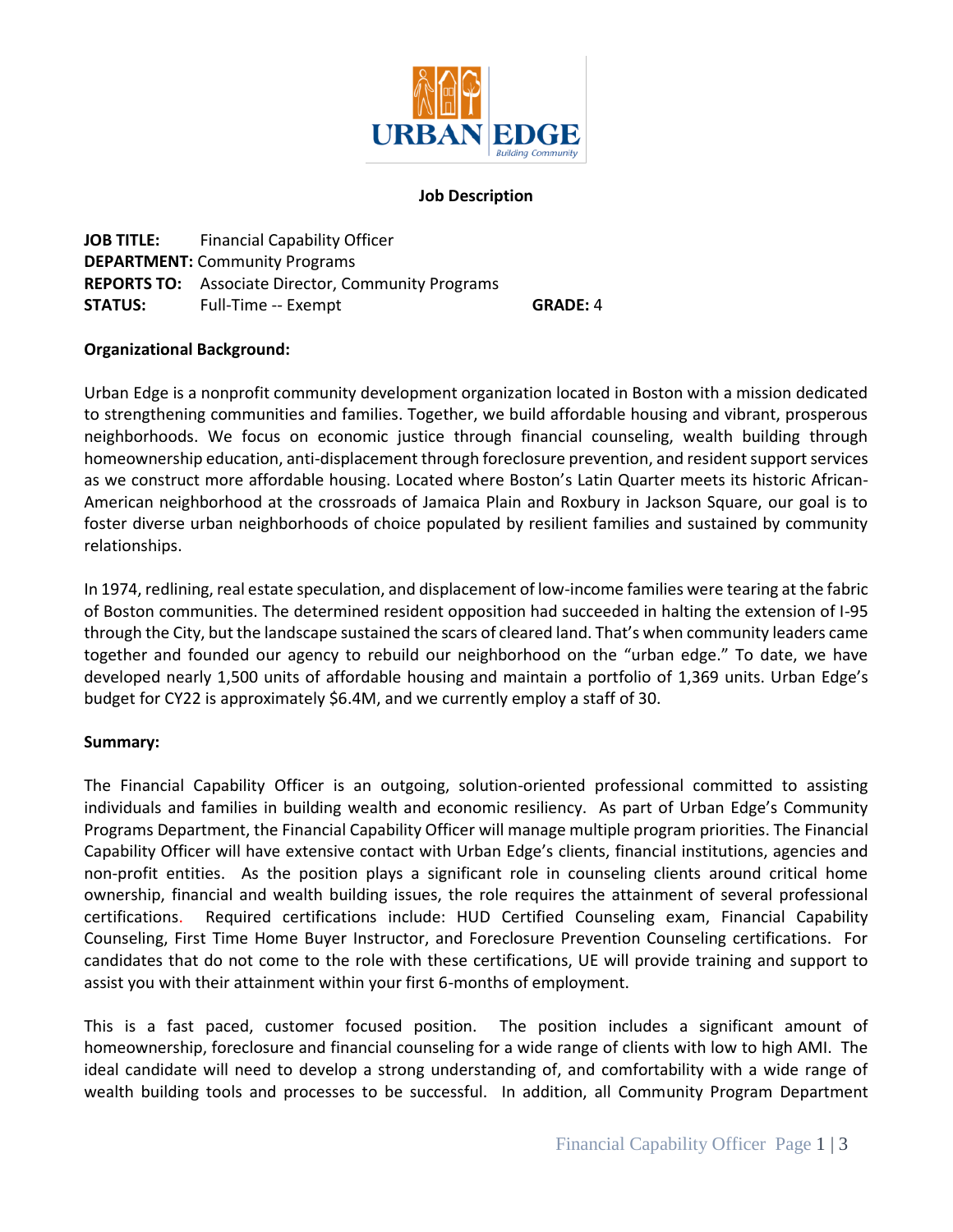officers are responsible for regular reporting on at least one revenue generating line of business. Within this role, the Financial Capability Officer will serve as the program lead for reporting on assigned financial wellness programs (E.g. Matched Savings, STASH, and assigned credit building programs).

# **Essential Duties and Responsibilities:**

### **Financial Capability:**

- Serve as the program lead for reporting on assigned financial wellness programs.
- Build and maintain external relationships with Financial institutions and other program partners.
- Serve as a financial coach to help UE clients develop and achieve their financial goals. The coach will assist clients with creating a budget, developing an action plan, and with motivating clients to achieve their financial wellness goals.
- Read and analyze credit reports to educate clients on factors that negatively impact their credit score.
- Assist and advocate on behalf of clients to apply appropriate solutions for their financial challenges, including assisting clients in refinancing or forgiving debt, removing negative items from their credit report, negotiating with collection agencies to eliminate collection accounts, etc.
- Enroll clients into new program offerings, including credit building programs, matched savings programs, other products or partner agencies to achieve client goals.
- Meet with clients regularly to monitor and share progress towards achieving financial wellness.
- Develop and manage reports to measure program outcomes.
- Become knowledgeable of the various laws and Consumer Finance Protection Bureau (CFPB) regulations regarding credit and the rights of people who want to improve their credit standing.

## **Home Ownership, Homebuyer Development and Foreclosure Prevention:**

- Receive referrals from various sources, including: internal staff, CUE Realty agents and from classes of prospective homebuyers.
- Determine and educate the client on best mortgage program based on household income, circumstances and desired purchase location.
- Identify lenders that offer programs that client is eligible for and assist prospective homebuyers to obtain preapprovals and the best mortgages.
- Educate clients on potential lottery properties. Assist and advocate for client in the application process.
- Work with CUE Realty and other realtors to assist in the Homebuying process.
- Assist residential property owners who are in jeopardy of losing their homes to foreclosure.
- Advocate for clients with holders of the mortgage documents and negotiating terms to forestall foreclosure and protect the homeowner's rights.
- Analyzing, collecting and maintaining all documents needed to meet requirements relating to the Foreclosure Prevention Program.

## **Additional Responsibilities:**

- Work cooperatively with several departments within the organization.
- Utilize and update the Salesforce (or other) client management systems regularly to manage client, and other required program information.
- Act in the clients' and organization's best interest, reflecting the values of teamwork, collaboration, and mutual respect.